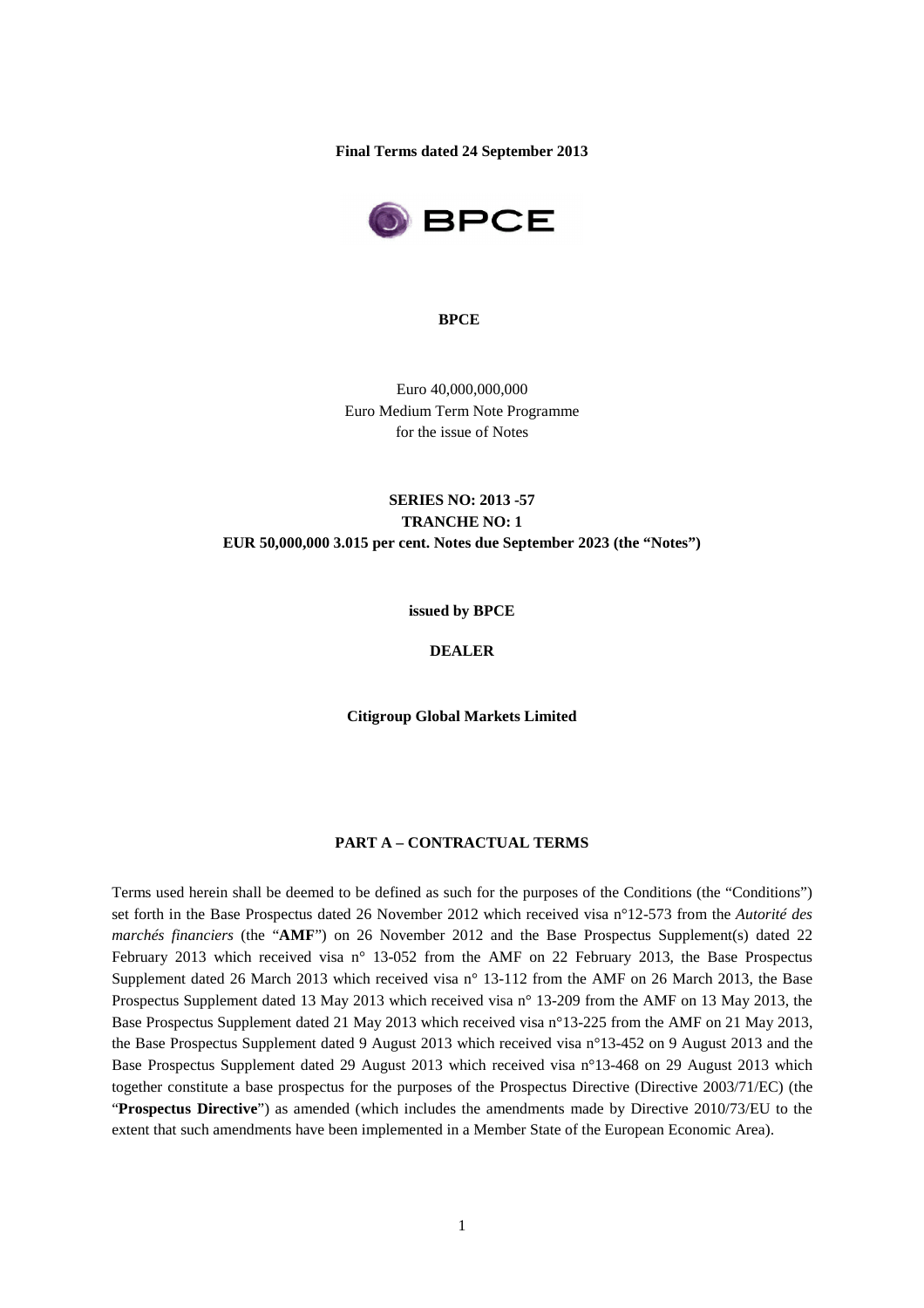This document constitutes the Final Terms of the Notes described herein for the purposes of Article 5.4 of the Prospectus Directive and must be read in conjunction with such Base Prospectus as so supplemented. Full information on the Issuer and the offer of the Notes is only available on the basis of the combination of these Final Terms and the Base Prospectus as so supplemented. The Base Prospectus and the Base Prospectus Supplement(s) are available for viewing at the office of the Fiscal Agent or each of the Paying Agents and on the website of the AMF (www.amf-france.org) and copies may be obtained from BPCE, 50 avenue Pierre Mendès-France, 75013 Paris, France.

| 1.  | Issuer:                                                                             |                                                                  | <b>BPCE</b>                                                                                                                                                  |
|-----|-------------------------------------------------------------------------------------|------------------------------------------------------------------|--------------------------------------------------------------------------------------------------------------------------------------------------------------|
| 2.  | (i)                                                                                 | Series Number:                                                   | 2013-57                                                                                                                                                      |
|     | (ii)                                                                                | Tranche Number:                                                  | 1                                                                                                                                                            |
| 3.  |                                                                                     | Specified Currency or Currencies:                                | Euro ("EUR")                                                                                                                                                 |
| 4.  |                                                                                     | <b>Aggregate Nominal Amount of Notes</b><br>admitted to trading: |                                                                                                                                                              |
|     | (i)                                                                                 | Series:                                                          | EUR 50,000,000                                                                                                                                               |
|     | (ii)                                                                                | Tranche:                                                         | EUR 50,000,000                                                                                                                                               |
| 5.  | <b>Issue Price:</b>                                                                 |                                                                  | 100.00 per cent. of the Aggregate Nominal Amount                                                                                                             |
| 6.  |                                                                                     | Specified Denomination(s):                                       | EUR 100,000                                                                                                                                                  |
| 7.  | (i)                                                                                 | <b>Issue Date:</b>                                               | 26 September 2013                                                                                                                                            |
|     | (ii)                                                                                | <b>Interest Commencement Date:</b>                               | <b>Issue Date</b>                                                                                                                                            |
| 8.  |                                                                                     | <b>Interest Basis:</b>                                           | 3.015 per cent. Fixed Rate                                                                                                                                   |
| 9.  |                                                                                     | <b>Maturity Date:</b>                                            | 26 September 2023                                                                                                                                            |
| 10. | Redemption Basis:                                                                   |                                                                  | Subject to any purchase and cancellation or early<br>redemption, the Notes will be redeemed on the Maturity<br>Date at 100 per cent. of their nominal amount |
| 11. |                                                                                     | Change of Interest Basis:                                        | Not Applicable                                                                                                                                               |
| 12. | Put/Call Options:                                                                   |                                                                  | Not Applicable                                                                                                                                               |
| 13. | (i)                                                                                 | Status of the Notes:                                             | <b>Unsubordinated Notes</b>                                                                                                                                  |
|     | Dates of the corporate<br>(ii)<br>authorisations for issuance of Notes<br>obtained: |                                                                  | Decision of the Directoire of the Issuer dated 3 June 2013<br>and decision of Mr. Jean-Philippe BERTHAUT, Head of<br>Group Funding, dated 19 September 2013  |

#### **PROVISIONS RELATING TO INTEREST (IF ANY) PAYABLE**

| 14. | <b>Fixed Rate Note Provisions</b> |                   | Applicable                                          |  |  |
|-----|-----------------------------------|-------------------|-----------------------------------------------------|--|--|
|     |                                   | Rate of Interest: | 3.015 per cent. per annum payable in arrear on each |  |  |
|     |                                   |                   | Interest Payment Date                               |  |  |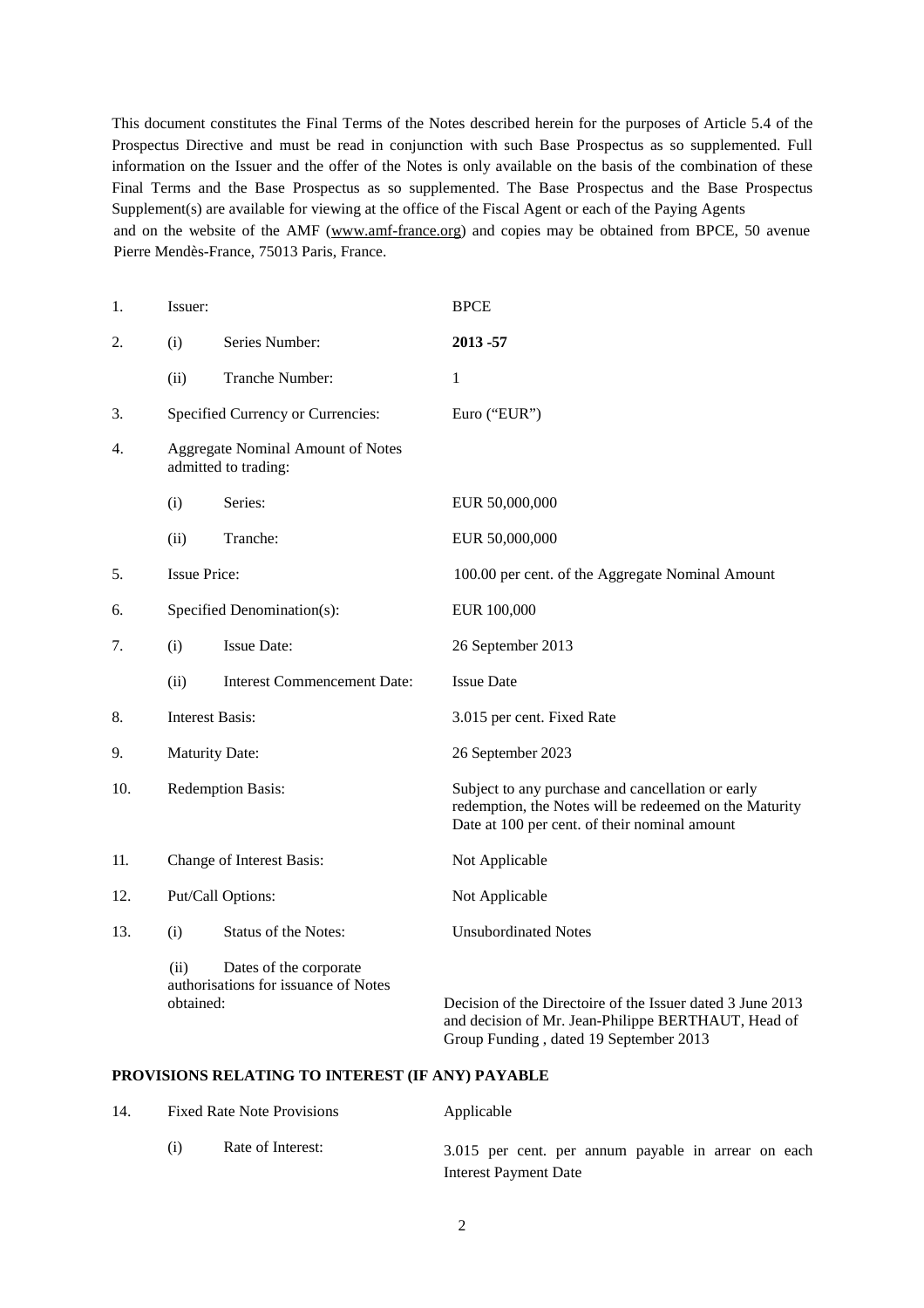|     | (ii)                                             | Interest Payment Date(s):                                                                                                                                                                                              | 26 September in each year from and including 26<br>September 2014, to and including 26 September 2023,<br>subject to adjustment in accordance with the Business Day<br>convention specified below. |
|-----|--------------------------------------------------|------------------------------------------------------------------------------------------------------------------------------------------------------------------------------------------------------------------------|----------------------------------------------------------------------------------------------------------------------------------------------------------------------------------------------------|
|     | (iii)                                            | <b>Fixed Coupon Amount:</b>                                                                                                                                                                                            | EUR 3,015 per EUR 100,000 in Nominal Amount                                                                                                                                                        |
|     | (iv)                                             | Broken Amount(s):                                                                                                                                                                                                      | Not Applicable                                                                                                                                                                                     |
|     | (v)                                              | Day Count Fraction:                                                                                                                                                                                                    | 30/360, unadjusted                                                                                                                                                                                 |
|     | (vi)                                             | <b>Determination Dates:</b>                                                                                                                                                                                            | Not Applicable                                                                                                                                                                                     |
|     | (vii)                                            | <b>Business Day Convention</b>                                                                                                                                                                                         | Following Business Day Convention                                                                                                                                                                  |
|     | (viii)                                           | Party responsible for calculating<br>Interest Amounts (if not the<br>Calculation Agent)                                                                                                                                | Not Applicable                                                                                                                                                                                     |
| 15. |                                                  | <b>Floating Rate Note Provisions</b>                                                                                                                                                                                   | Not Applicable                                                                                                                                                                                     |
| 16. | Zero Coupon Note Provisions                      |                                                                                                                                                                                                                        | Not Applicable                                                                                                                                                                                     |
| 17. | <b>Inflation Linked Interest Note Provisions</b> |                                                                                                                                                                                                                        | Not Applicable                                                                                                                                                                                     |
|     |                                                  | PROVISIONS RELATING TO REDEMPTION                                                                                                                                                                                      |                                                                                                                                                                                                    |
| 18. | Call Option                                      |                                                                                                                                                                                                                        | Not Applicable                                                                                                                                                                                     |
| 19. | Put Option                                       |                                                                                                                                                                                                                        | Not Applicable                                                                                                                                                                                     |
| 20. | Final Redemption Amount of each Note             |                                                                                                                                                                                                                        | EUR 100,000 per Note of EUR 100,000 Specified<br>Denomination                                                                                                                                      |
|     |                                                  | <b>Inflation Linked Notes - Provisions</b><br>relating to the Final Redemption Amount: Not Applicable                                                                                                                  |                                                                                                                                                                                                    |
| 21. | Early Redemption Amount                          |                                                                                                                                                                                                                        |                                                                                                                                                                                                    |
|     | (i)                                              | Early Redemption Amount(s) of<br>each Note payable on redemption<br>for taxation reasons (Condition<br>$6(g)$ , for illegality (Condition 6 (j))<br>or on event of default (Condition 9): As set out in the Conditions |                                                                                                                                                                                                    |
|     | (ii)                                             | Redemption for taxation reasons<br>permitted on days others than<br><b>Interest Payment Dates (Condition</b><br>$6(g)$ :                                                                                               | No                                                                                                                                                                                                 |
|     | (iii)                                            | Unmatured Coupons to become<br>void upon early redemption<br>(Materialised Bearer Notes only)<br>(Condition $7(f)$ ):                                                                                                  | Not Applicable                                                                                                                                                                                     |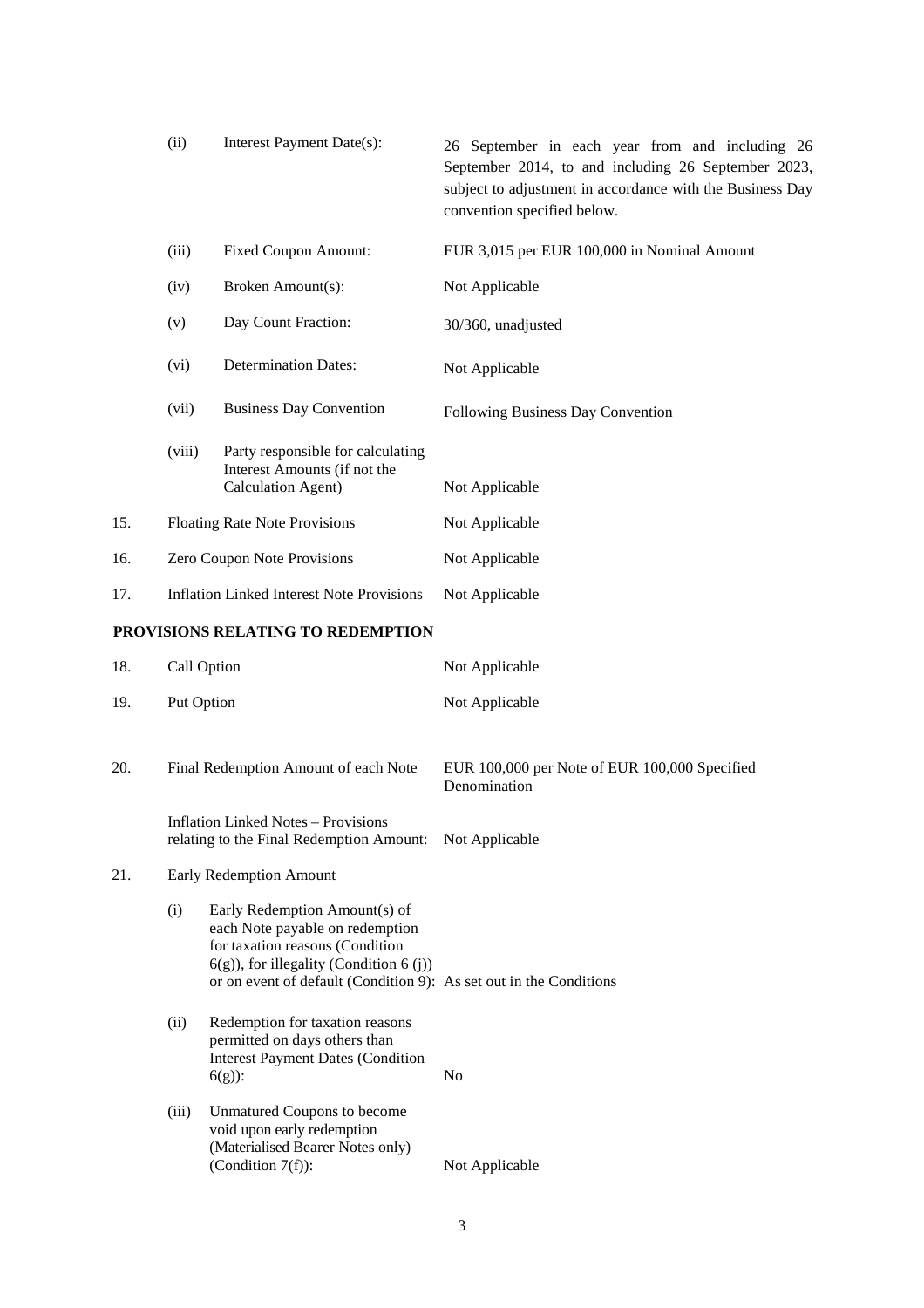| Form of Notes:<br>22. |                               | <b>Dematerialised Notes</b>                                                                                                                                                                                                                                                                                                                                                                                            |
|-----------------------|-------------------------------|------------------------------------------------------------------------------------------------------------------------------------------------------------------------------------------------------------------------------------------------------------------------------------------------------------------------------------------------------------------------------------------------------------------------|
| (i)                   | Form of Dematerialised Notes: | Bearer form (au porteur)                                                                                                                                                                                                                                                                                                                                                                                               |
| (ii)                  | <b>Registration Agent:</b>    | Not Applicable                                                                                                                                                                                                                                                                                                                                                                                                         |
| (iii)                 | Temporary Global Certificate: | Not Applicable                                                                                                                                                                                                                                                                                                                                                                                                         |
| (iv)                  | Applicable TEFRA exemption:   | Not Applicable                                                                                                                                                                                                                                                                                                                                                                                                         |
|                       |                               | <b>TARGET</b>                                                                                                                                                                                                                                                                                                                                                                                                          |
| mature):              |                               | N <sub>0</sub>                                                                                                                                                                                                                                                                                                                                                                                                         |
|                       |                               | Not Applicable                                                                                                                                                                                                                                                                                                                                                                                                         |
| provisions:           |                               | Not Applicable                                                                                                                                                                                                                                                                                                                                                                                                         |
|                       |                               | Applicable                                                                                                                                                                                                                                                                                                                                                                                                             |
| provisions:           |                               | Not Applicable                                                                                                                                                                                                                                                                                                                                                                                                         |
| Masse:                |                               | Contractual Masse shall apply<br>Name and address of the Representative:<br>Mr. Sylvain THOMAZO<br>20, rue Victor Bart<br>78000 Versailles<br>France<br>Name and address of the alternate Representative:<br>Sandrine D'HAUSSY<br>69 avenue Gambetta<br>94100 Saint Maur des Fosses<br>France<br>The Representative will receive a remuneration of EUR<br>2,000 (exclduing VAT) per year                               |
|                       |                               | Financial Centre(s):<br>Talons for future<br>Coupons or Receipts to be<br>attached to Definitive Notes (and<br>dates on which such Talons<br>Details relating to<br>Instalment Notes: amount of each<br>instalment, date on which each<br>payment is to be made:<br>Redenomination<br>Purchase in accordance<br>with Article L.213-1 A and<br>D.213-1 A of the French Code<br>monétaire et financier:<br>Consolidation |

# **GENERAL PROVISIONS APPLICABLE TO THE NOTES**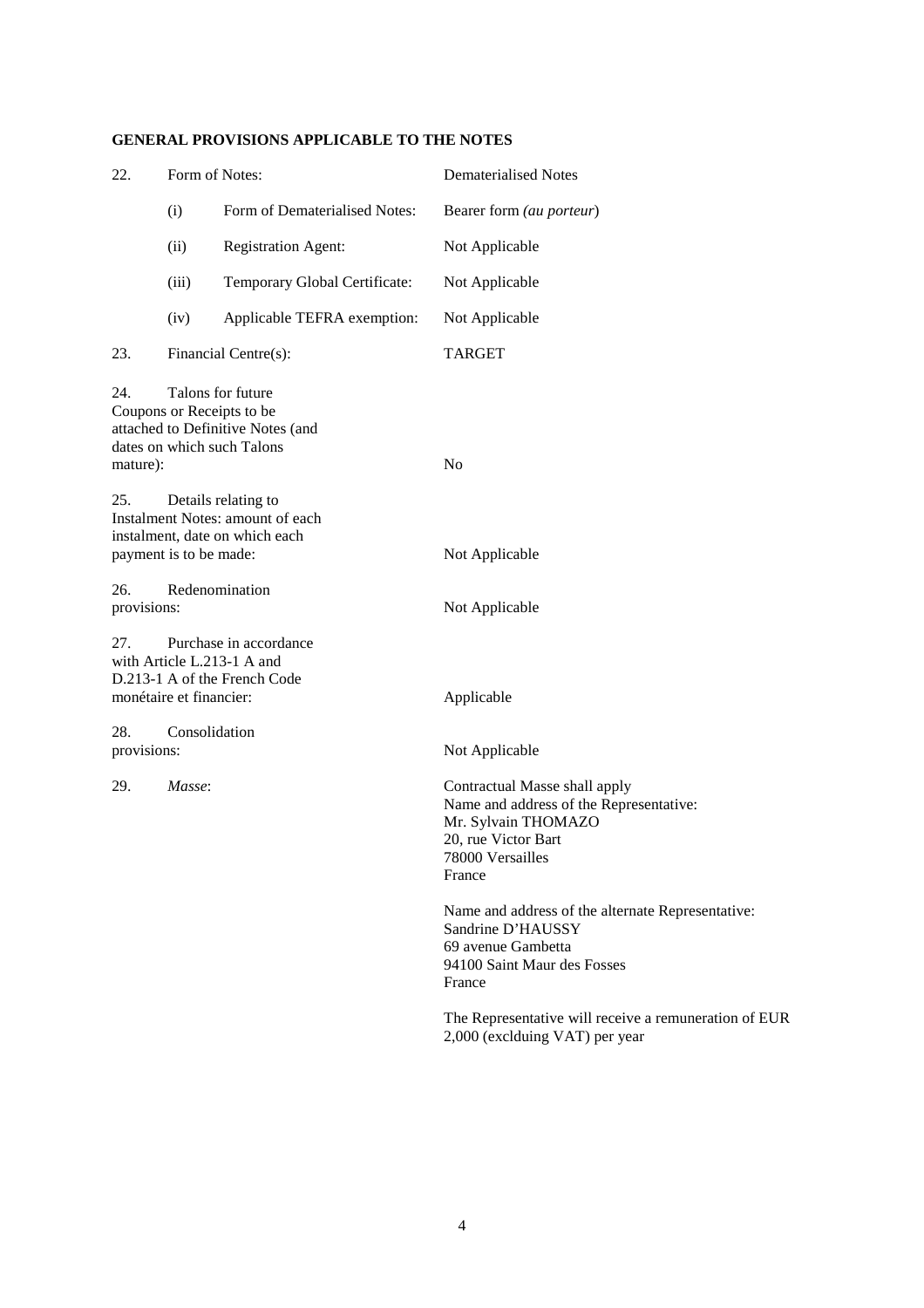## **GENERAL**

30. The aggregate principal amount of Notes issued has been translated into Euro at the rate of [ ] producing a sum of: Not Applicable

## **RESPONSIBILITY**

The Issuer accepts responsibility for the information contained in these Final Terms.

Signed on behalf of BPCE

Duly represented by: Jean-Philippe BERTHAUT, Head of Group Funding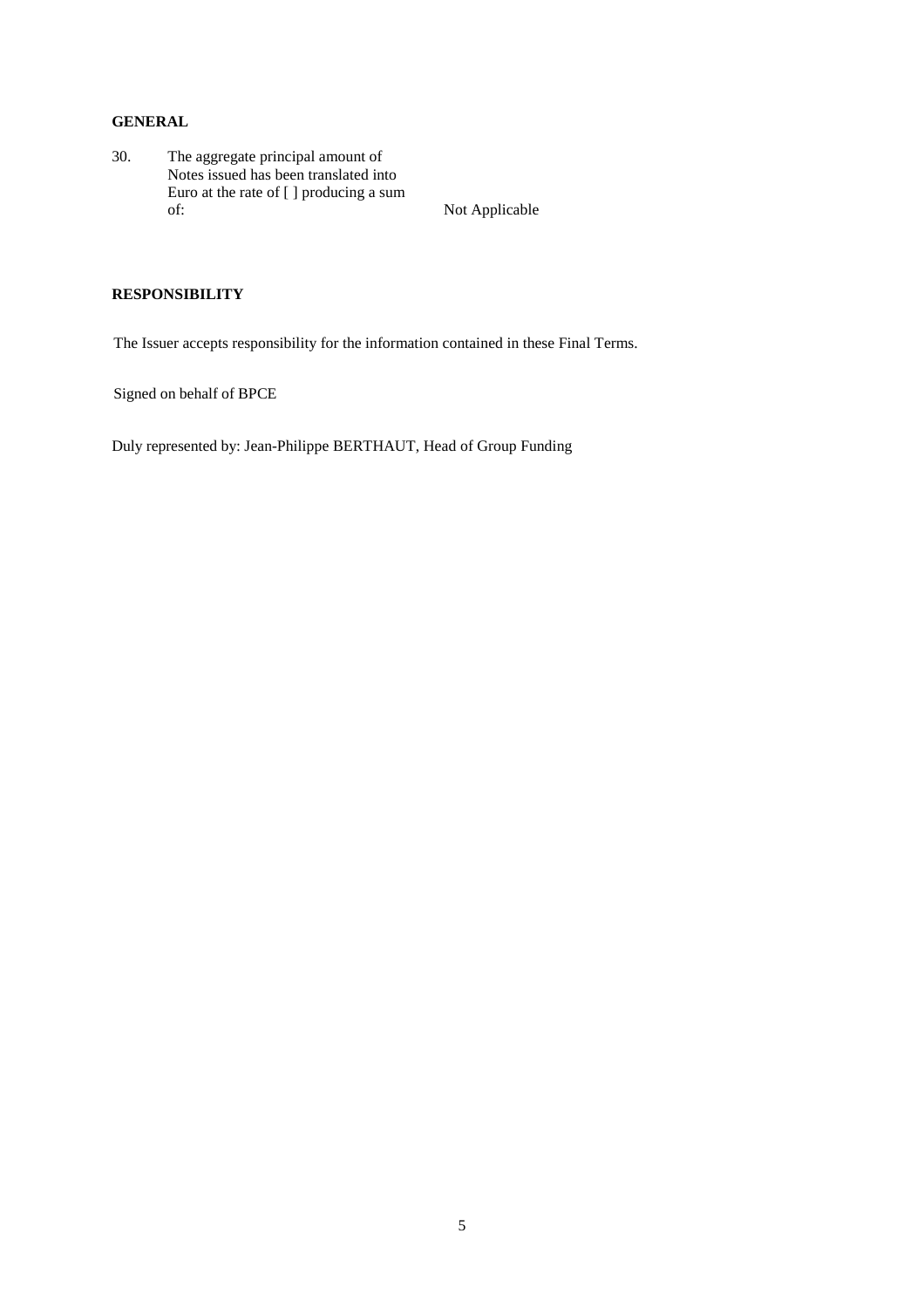### **PART B – OTHER INFORMATION**

#### **1. LISTING AND ADMISSION TO TRADING**

- (i) Listing and Admission to trading: Application has been made by the Issuer (or on its behalf) for the Notes to be admitted to trading on Euronext *Pa*ri*s* with effect from 26 September 2013.
- (ii) Estimate of total expenses related to admission to trading: EUR 5,350.00

## **2. RATINGS**

Ratings: Not Applicable

### **3. NOTIFICATION**

Not Applicable

#### **4. INTERESTS OF NATURAL AND LEGAL PERSONS INVOLVED IN THE ISSUE**

Save as discussed in "Subscription and Sale", so far as the Issuer is aware, no person involved in the offer of the Notes has an interest material to the offer.

#### **5. REASONS FOR THE OFFER, ESTIMATED NET PROCEEDS AND TOTAL EXPENSES\***

- (i) **Reasons for the offer:** See "Use of Proceeds" wording in Base Prospectus
- **(ii)** Estimated net proceeds: EUR 50,000,000
- **(iii) Estimated total expenses:** EUR 5,350.00
- **6. YIELD**

Indication of yield: 3.015 per cent The yield is calculated at the Issue Date on the basis of the Issue Price. It is not an indication of future yield.